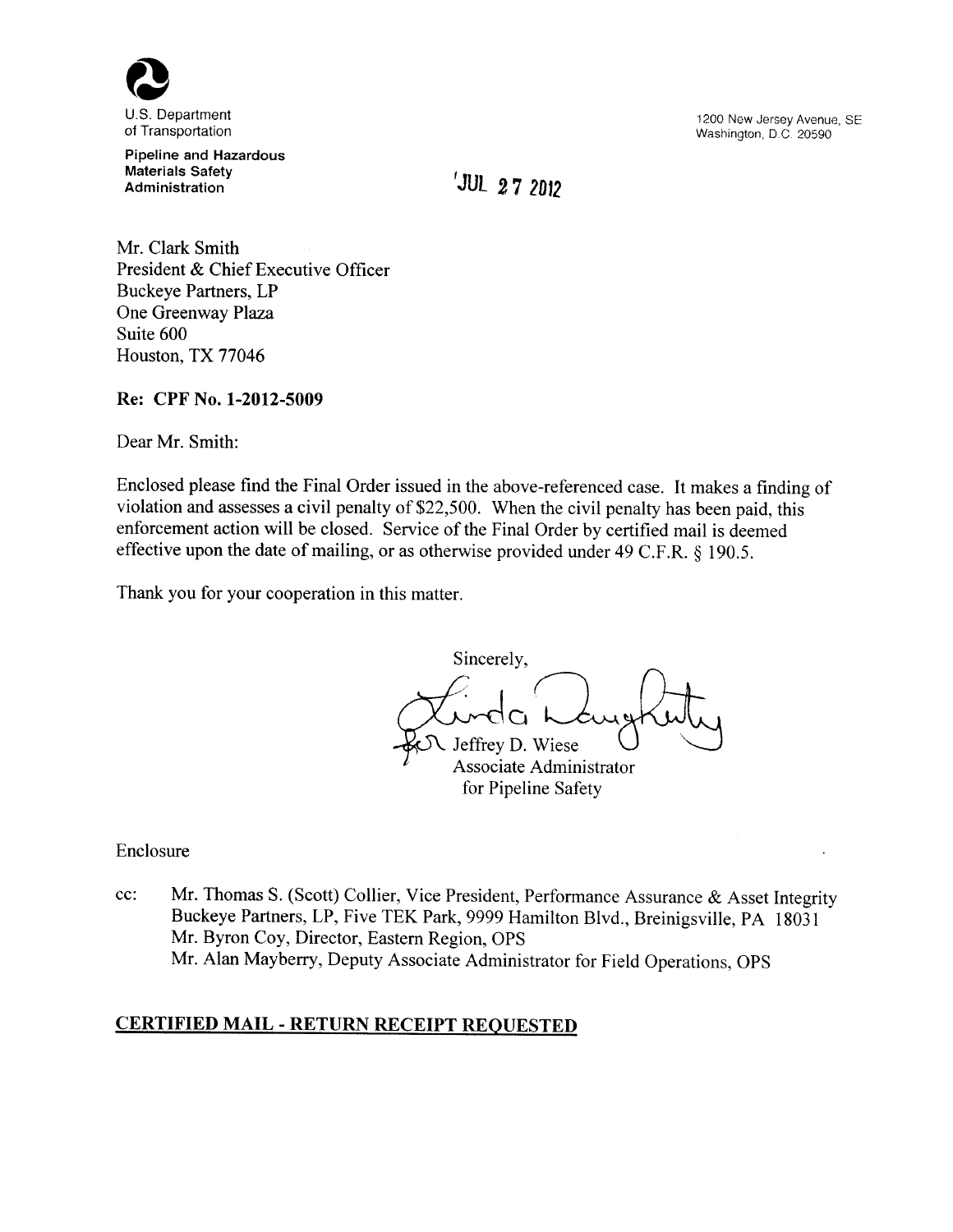### **U.S. DEPARTMENT OF TRANSPORTATION** PIPELINE AND HAZARDOUS MATERIALS SAFETY ADMINISTRATION **OFFICE OF PIPELINE SAFETY** WASHINGTON, D.C. 20590

In the Matter of

**Buckeye Partners, LP,** 

Respondent.

CPF No. 1-2012-5009

## **FINAL ORDER**

Between September 20, 2011, and March 12, 2012, pursuant to 49 U.S.C. § 60117, a representative of the New York State Department of Public Service (NYSDPS), as agent for the Pipeline and Hazardous Materials Safety Administration (PHMSA), Office of Pipeline Safety (OPS), conducted an accident investigation regarding the September 20, 2011 incident that occurred at the Buckeye Partners, LP (Buckeye) Auburn Terminal in Auburn, New York. The incident occurred due to internal corrosion on a 14-inch diameter tank line (Line 318). Buckeye owns more than 100 refined petroleum products terminals with an aggregate storage capacity of over 64 million barrels.<sup>1</sup>

As a result of the inspection, the Director, Eastern Region, OPS (Director), issued to Respondent, by letter dated April 6, 2012, a Notice of Probable Violation and Proposed Civil Penalty. In accordance with 49 C.F.R. § 190.207, the Notice proposed finding that Buckeye had violated 49 C.F.R. § 195.54(b) and proposed assessing a civil penalty of \$22,500 for the alleged violation.

Buckeye responded to the Notice by letter dated May 4, 2012 (Response). The company did not contest the allegations of violation but requested that the proposed civil penalty be reduced. Buckeye did not request a hearing and therefore has waived its right to one.

# **FINDING OF VIOLATION**

The Notice alleged that Respondent violated 49 C.F.R. Part 195, as follows:

Item 1: The Notice alleged that Respondent violated 49 C.F.R. § 195.54(b), which states:

 $^{1}$  See http://www.buckeye.com/AboutUs/tabid/54/Default.aspx (last accessed June 4, 2012).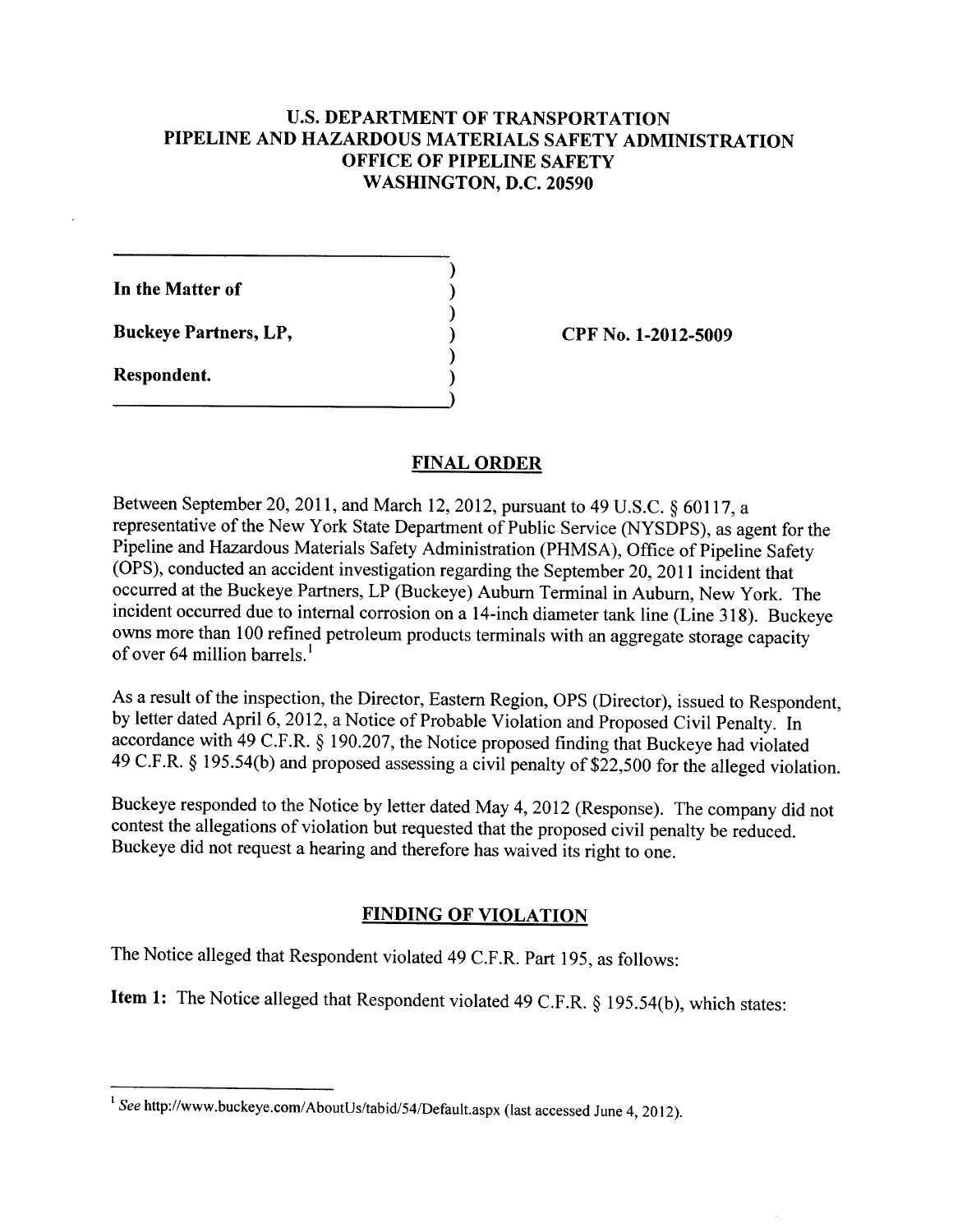#### § 195.54 Accident reports.

(a) Each operator that experiences an accident that is required to be reported under § 195.50 shall as soon as practicable, but not later than 30 days after discovery of the accident, prepare and file an accident report on DOT Form 7000-1, or a facsimile.

(b) Whenever an operator receives any changes in the information reported or additions to the original report on DOT Form 7000-1, it shall file a supplemental report within 30 days.

The Notice alleged that Respondent violated 49 C.F.R. § 195.54(b) by failing to submit a Supplemental Accident Report within 30 days upon receiving changes or additions to the original report submitted using DOT Form 7000-1. Specifically, Buckeye submitted the original Accident Report on October 19, 2011. On or around December 22, 2011, Buckeye received the Final Metallurgical Report from Det Norske Veritas (DNV), which identified the potential cause of the leak of the 14-inch diameter pipe. In accordance with § 195.54(b), Buckeye should have submitted a supplemental accident report within 30 days of receiving this new information. Buckeye did not submit the Supplemental Accident Report until March 20, 2012.

In its Response, Buckeye acknowledged that it did not file a Supplemental Accident Report within 30 days of receiving the Final Metallurgical Report. However, Buckeye stated that on December 29, 2011, the company submitted the Final Metallurgical Report to the NYSDPS, PHMSA's agent. Since Buckeye notified the regulatory agency acting for PHMSA that there was new information, Buckeye requested a reduction in the proposed civil penalty.

I will analyze the civil penalty argument in the Assessment section below. In terms of the allegation of violation, Buckeye was required to submit the Supplemental Accident Report within 30 days of its receipt of changes or additions to the original report but failed to do so. Therefore, I find that Buckeye violated 49 C.F.R. § 195.54(b) by failing to submit the required Supplemental Accident Report.

This finding of violation will be considered a prior offense in any subsequent enforcement action taken against Respondent.

#### **ASSESSMENT OF PENALTY**

Under 49 U.S.C. § 60122, Respondent is subject to an administrative civil penalty not to exceed \$100,000 per violation for each day of the violation, up to a maximum of \$1,000,000 for any related series of violations. In determining the amount of a civil penalty under 49 U.S.C. § 60122 and 49 C.F.R. § 190.225, I must consider the following criteria: the nature, circumstances, and gravity of the violation, including adverse impact on the environment; the degree of Respondent's culpability; the history of Respondent's prior offenses; the Respondent's ability to pay the penalty and any effect that the penalty may have on its ability to continue doing business; and the good faith of Respondent in attempting to comply with the pipeline safety regulations. In addition, I may consider the economic benefit gained from the violation without any reduction because of subsequent damages, and such other matters as justice may require.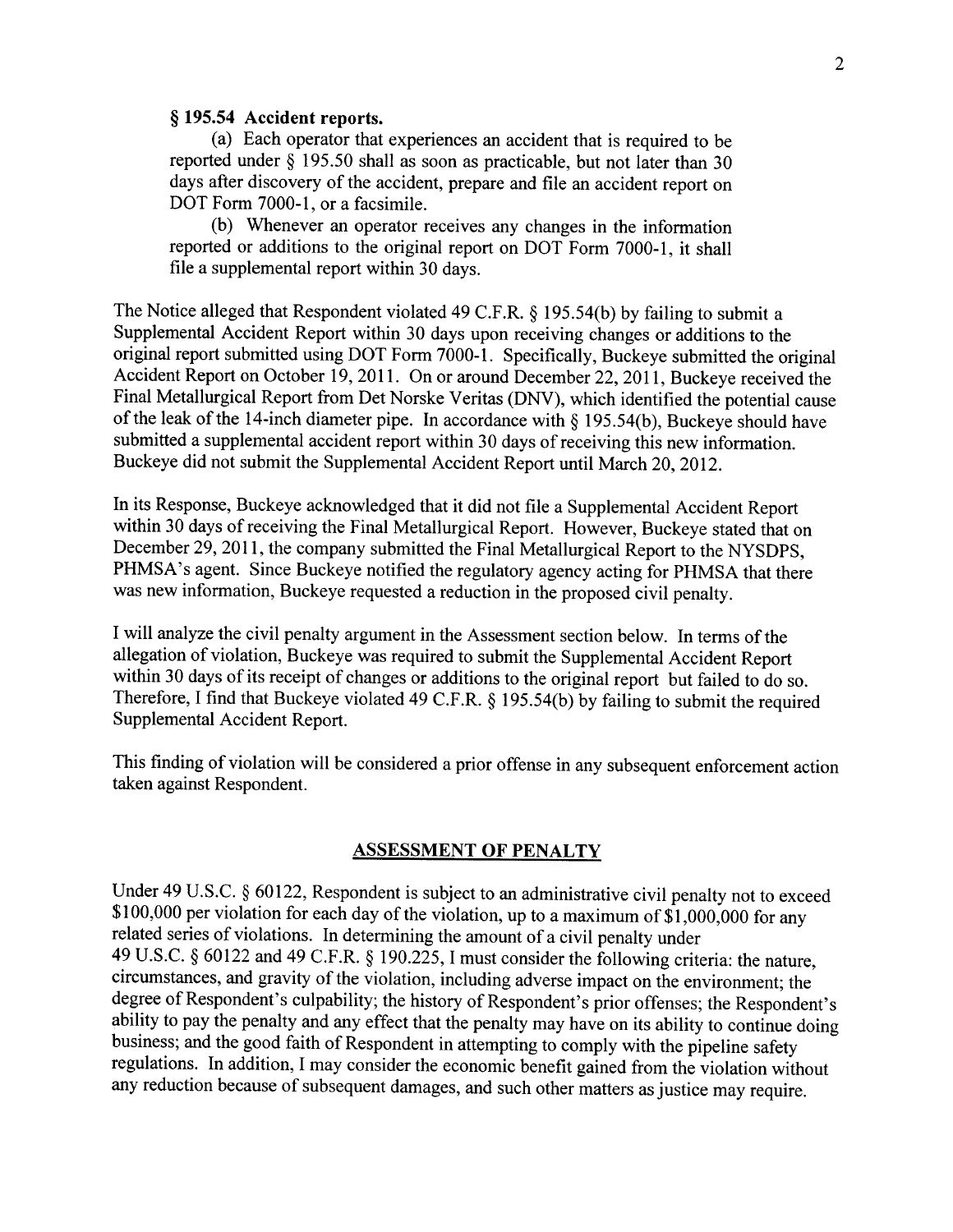The Notice proposed a total civil penalty of \$22,500 for the violation cited above.

Item 1: The Notice proposed a civil penalty of \$22,500 for Respondent's violation of 49 C.F.R. § 195.54(b), for failing to submit a Supplemental Accident Report within 30 days of receiving new information. In its Response, Buckeye argues that a penalty reduction is appropriate since it notified PHMSA's agent, NYSDPS, that it had received a copy of the Final Metallurgical Report and provided the state with that information. In addition, Buckeye stated that it did file its Supplemental Accident Report, albeit late, with PHMSA and revised its internal process to ensure that future reports are filed within the required timeframe.

The civil penalty amount is based on the civil penalty assessment factors listed in 49 C.F.R. § 190.225, including, but not limited to, culpability, gravity, duration of the violation, and prior enforcement history of the operator. As stated in the Violation Report, the noncompliance posed a minimal effect on pipeline safety since it was a paperwork violation. The Violation Report further noted that the violation was discovered by PHMSA, not Buckeye, and continued for a period of approximately 56 days. The report was due on approximately January 23, 2012, but was not filed until March 20, 2012.

While it may seem that the gravity of the violation is lessened because the metallurgical report was provided to the NYSDPS, Buckeye is required by regulation to submit a Supplemental Accident Report to PHMSA. PHMSA needs this information to conduct failure analyses and take appropriate action to address critical safety issues arising out of accidents. Without the receipt of accurate and timely accident reports, PHMSA cannot effectively carry out its transportation safety mission. Therefore, having reviewed the penalty factors and the facts of this case, I find that the proposed civil penalty of \$22,500 is justified. Accordingly, I assess Respondent a civil penalty of \$22,500.

Payment of the civil penalty must be made within 20 days of service. Federal regulations  $(49 \text{ C.F.R. }$  § 89.21(b)(3)) require such payment to be made by wire transfer through the Federal Reserve Communications System (Fedwire), to the account of the U.S. Treasury. Detailed instructions are contained in the enclosure. Questions concerning wire transfers should be directed to: Financial Operations Division (AMZ-341), Federal Aviation Administration, Mike Monroney Aeronautical Center, P.O. Box 269039, Oklahoma City, Oklahoma 73125. The Financial Operations Division telephone number is (405) 954-8893.

Failure to pay the \$22,500 civil penalty will result in accrual of interest at the current annual rate in accordance with 31 U.S.C. § 3717, 31 C.F.R. § 901.9 and 49 C.F.R. § 89.23. Pursuant to those same authorities, a late penalty charge of six percent (6%) per annum will be charged if payment is not made within 110 days of service. Furthermore, failure to pay the civil penalty may result in referral of the matter to the Attorney General for appropriate action in a district court of the United States.

Under 49 C.F.R. § 190.215, Respondent has a right to submit a Petition for Reconsideration of this Final Order. The petition must be sent to: Associate Administrator, Office of Pipeline Safety, PHMSA, 1200 New Jersey Avenue, SE, East Building, 2<sup>nd</sup> Floor, Washington, DC 20590, with a copy sent to the Office of Chief Counsel, PHMSA, at the same address. PHMSA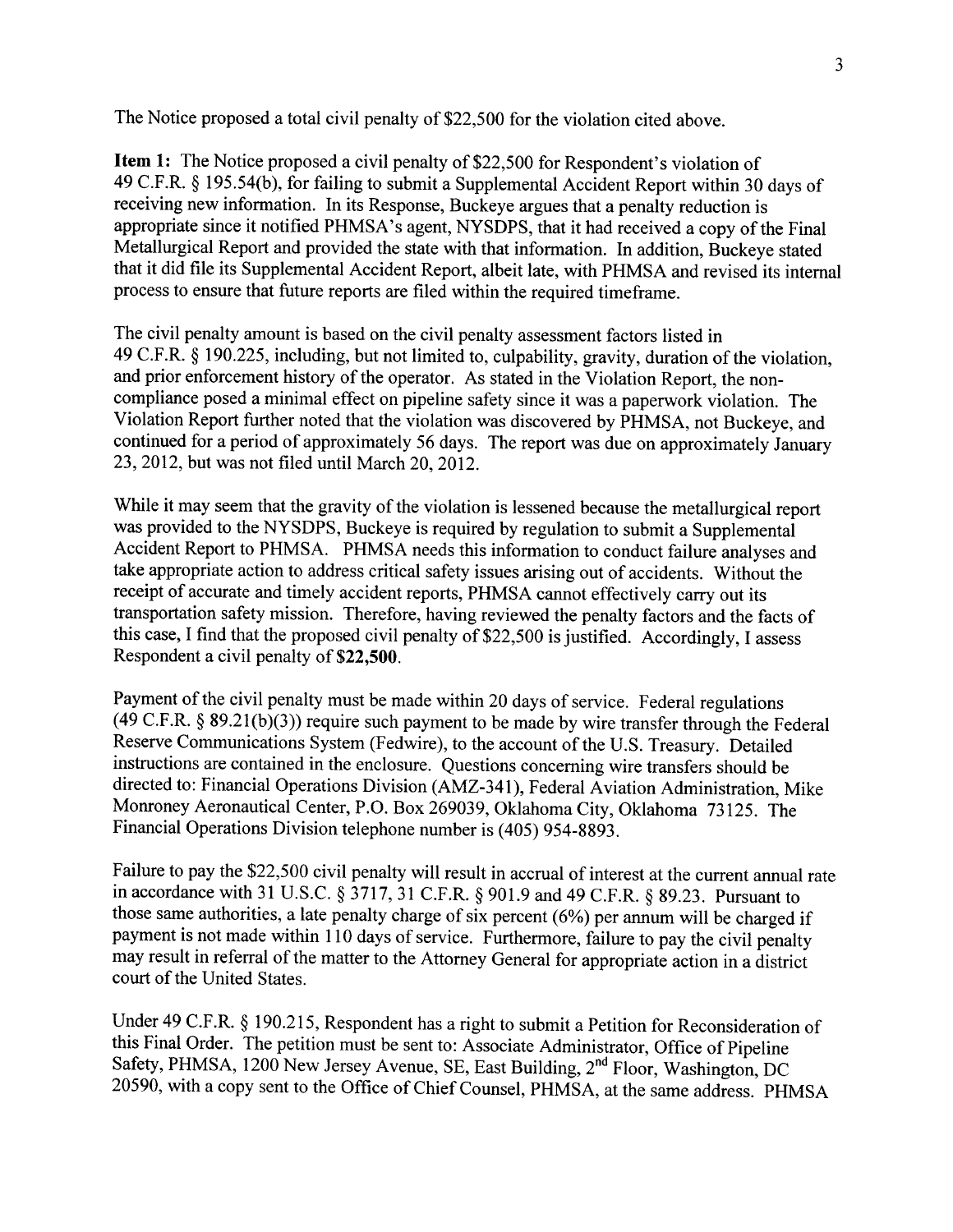will accept petitions received no later than 20 days after receipt of service of this Final Order by the Respondent, provided they contain a brief statement of the issue(s) and meet all other requirements of 49 C.F.R. § 190.215. The filing of a petition automatically stays the payment of any civil penalty assessed. Unless the Associate Administrator, upon request, grants a stay, all other terms and conditions of this Final Order are effective upon service in accordance with 49 C.F.R. § 190.5.

The terms and conditions of this Final Order are effective upon receipt of service.

**Jeffrey D. Wiese** Associate Administrator

for Pipeline Safety

**JUL 27 2012** Date Issued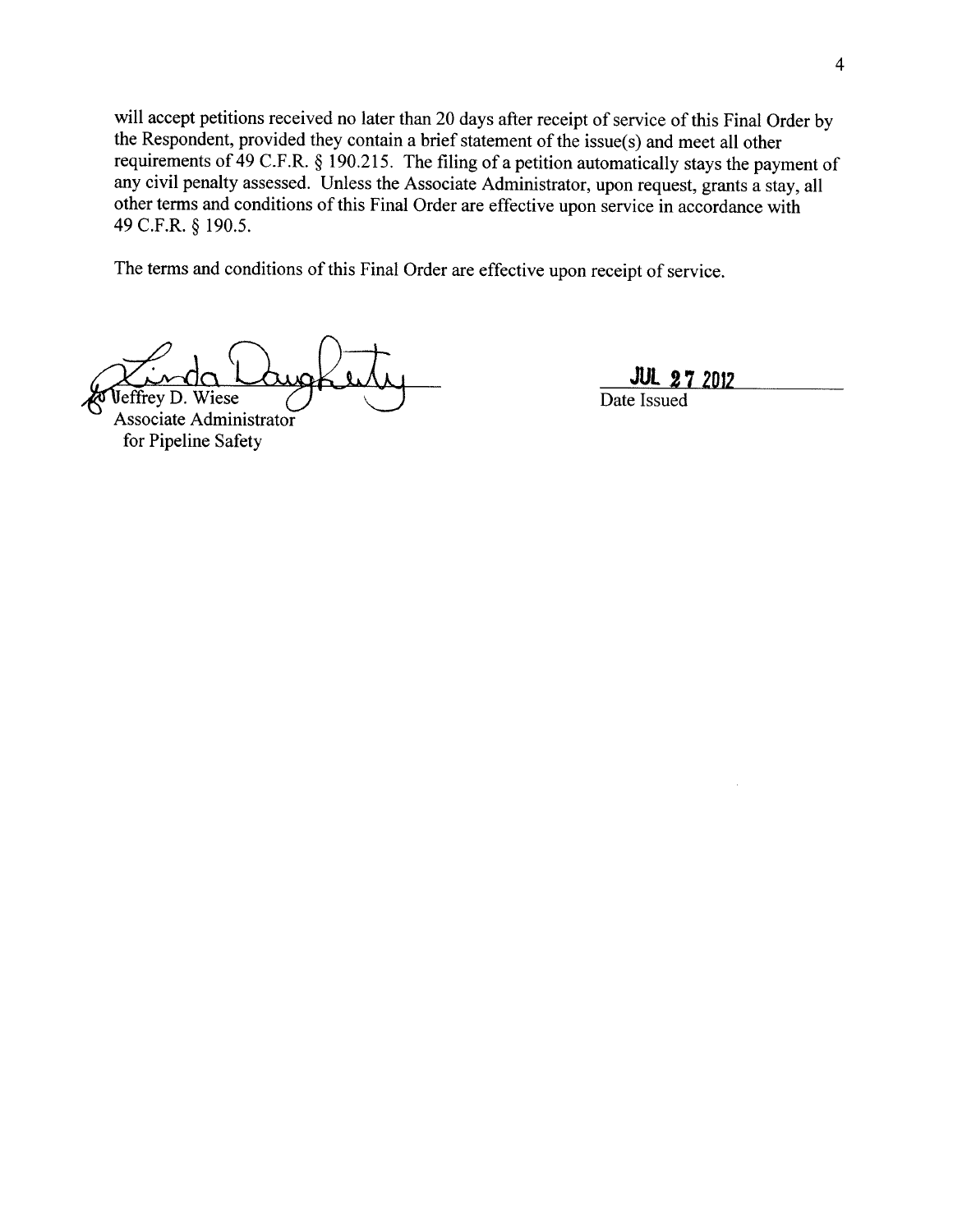#### **Payment Instructions**

#### *Civil Penalty Payments of Less Than \$10,000*

Payment of a civil penalty of less than \$10,000 proposed or assessed, under Subpart B of Part 190 of the Pipeline Safety Regulations can be made by certified check, money order or wire transfer. Payment by certified check or money order (containing the CPF Number for this case) should be made payable to the "Department of Transportation" and should be sent to:

Federal Aviation Administration Mike Monroney Aeronautical Center Financial Operations Division (AMZ-341) P.O. Box 269039 Oklahoma City, OK 73125-4915

Wire transfer payments of less than \$10,000 may be made through the Federal Reserve Communications System (Fedwire) to the account of the U.S. Treasury. Detailed instructions are provided below. Questions concerning wire transfer should be directed to the Financial Operations Division at (405) 954-8893, or at the above address.

#### *Civil Penalty Payments of \$10,000 or more*

Payment of a civil penalty of \$10,000 or more proposed or assessed under Subpart B of Part 190 of the Pipeline Safety Regulations must be made wire transfer (49 C.F.R. § 89.21 (b)(3)), through the Federal Reserve Communications System (Fedwire) to the account of the U.S. Treasury. Detailed instructions are provided below. Questions concerning wire transfers should be directed to the Financial Operations Division at (405) 954-8893, or at the above address.